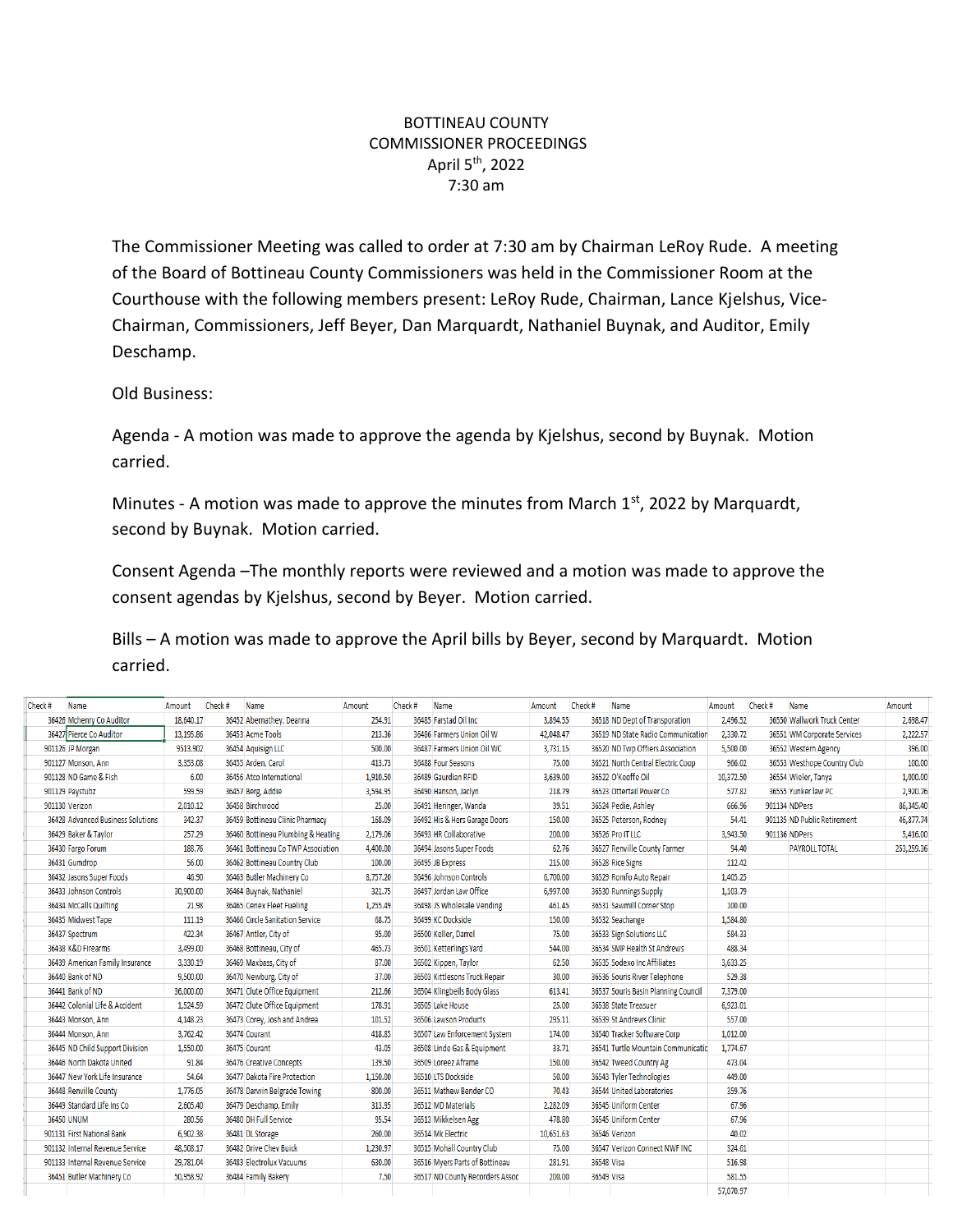## New Business:

Emily discussed with the board the vote centers for the 2022 Primary election. Emily notified the board that she is going to have vote centers in the Lansford Mall, Gateway Motel in Westhope and the Bottineau County Courthouse. Also, there will be a drop box located outside of the Courthouse available for ballot drop off 24/7. A motion was made to have polling places in Lansford, Westhope and Bottineau per the recommendation of the County Auditor by Marquardt, second by Kjelshus. Roll call vote unanimous. Motion carried.

Emily discussed utilizing the ARPA funds to pay for the flush and filter that Johnson Controls had completed in the Courthouse back in January of 2022, and also a controller update that was installed in the Courthouse. A motion was made to utilize the ARPA funds for the Johnson control bills by Kjelshus, second by Marquardt. Roll call vote unanimous. Motion carried.

Emily presented the board with a transfer form from Benson County for Deputy Ethan Baril to transfer 24 hours of sick leave to Bottineau County. A motion was made to the transfer the 24 hours of sick leave for Ethan from Benson County by Buynak, second by Beyer. Roll call vote unanimous. Motion carried.

Emily presented the board with an application for a liquor license from Sundowner LLC for on and off sale. A motion was made to approve Sundowner LLC's application to sell alcohol by Beyer, second by Marquardt. Roll call vote unanimous. Motion carried.

Emily presented the board with an application for a license to sell off sale for Gifts by the Lake. A motion was made to approve Gifts by the Lake application to sell off sale by Buynak, second by Marquardt. Roll call vote unanimous. Motion carried.

Emily notified the board of a correction to be made to the February  $1<sup>st</sup>$ , 2022 minutes. The minutes stated that \$3,000.00 was contributed for the boat landing at Lake Metigoshe Narrows from Lake Metigoshe Recreation Service DIstrict, but should have stated Lake Metigoshe Improvement Association. A motion was made to make the correction to the February  $1<sup>st</sup>$ , 2022 minutes by Marquardt, second by Kjelshus. Roll call vote unanimous. Motion carried.

Discussion was held on the Sunday permit fees charged to establishments. A motion was made to refund the establishments the Sunday permit fee back 3 years due to Century Code 5-02-05.1. changes by Buynak, second by Marquardt. Roll call vote unanimous. Motion carried.

Emily presented the board with the 2023 through 2025 funding agreement for Clerk of District Court Services. A motion was made to sign the 2023 through 2025 Clerk of District Court Agreement by Beyer, second by Kjelshus. Roll call vote unanimous. Motion carried.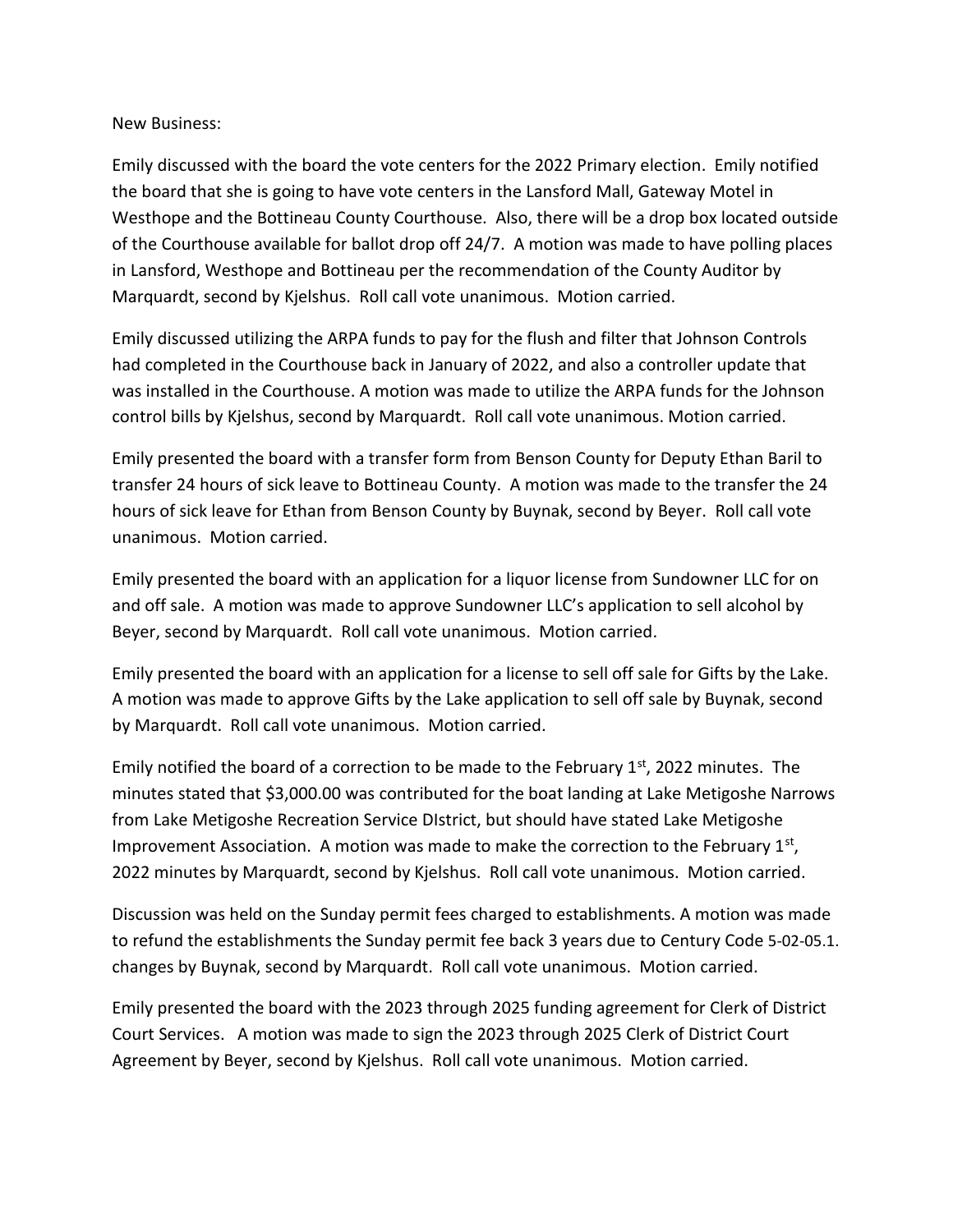Discussion was held about Department Portfolios. Commissioner Rude presented the board a list of departments and each commissioner choose departments to supervise until December 2022.

Kent Indvik and Seth Demontigny, Wold Engineering, gave an update on the County projects –

-Project SC-0520(059)-Russell to Kramer paving project was bid through the Department of Transportation on March  $11<sup>th</sup>$ , 2022. Mayo Construction received the low bid at \$2,346,021.58. A motion was made to accept the bid of \$2,346,021.58 and sign the resolution for project SC-0520(059) by Kjelshus, second by Marquardt. Roll call vote unanimous. Motion carried.

-Kent updated the board on the bike path at Lake Metigoshe from Sawmill corner east to Highland Road. Kent and Ritch had a conference call with the Department of Transportation on March  $30<sup>th</sup>$ , 2022. There is an option allowing the Department of Transportation to apply for scenic byway funding for construction in 2023.

-Kramer Bridge-Seth updated the board on the conference call that was held with the Department of Transportation. Seth discussed the water flows and the road for this project.

-Project BRO-005(059)-Box Culvert project at Souris and Willow City. This project was bid on February  $11^{th}$ , 2022 and the low bid was \$1,442,728.05 by Farden Construction. A motion was made to sign the County Federal Aid Contract Bond and the County Federal Aid Contract for Project BRO-005(059) from Farden Construction by Kjelshus, second by Buynak. Roll call vote unanimous. Motion carried.

Ritchie Gimbel, Road Superintendent, met with the board to discuss the road department activities. Ritch discussed the boat landing at Lake Metigoshe and notified the board that the North Dakota Game and Fish was unable to contribute because of the lack of funding. Discussion was held about the 1 mile east on the Airport Road and the 1 mile west on the truck route with Mayo Construction being in the area. Kent is going to reach out to Trevor with Mayo Construction in regards to those two roads.

Discussion was held about the County Road and Bridge levy that is set to expire in 2024 and will need voter approval, the current levy for County Road and bridge is set ate 15.25 mills this will allow the County to continue to levy the 15.25 mills up to 20 mills with voter approval at the primary election held on June  $14<sup>th</sup>$ , 2022. A motion was made to pass the resolution for the County Road and Bridge levy by Beyer, second by Marquardt. Roll call vote Buynak yes, Marquardt yes, Beyer yes, Kjelshus yes, Rude yes. Motion carried.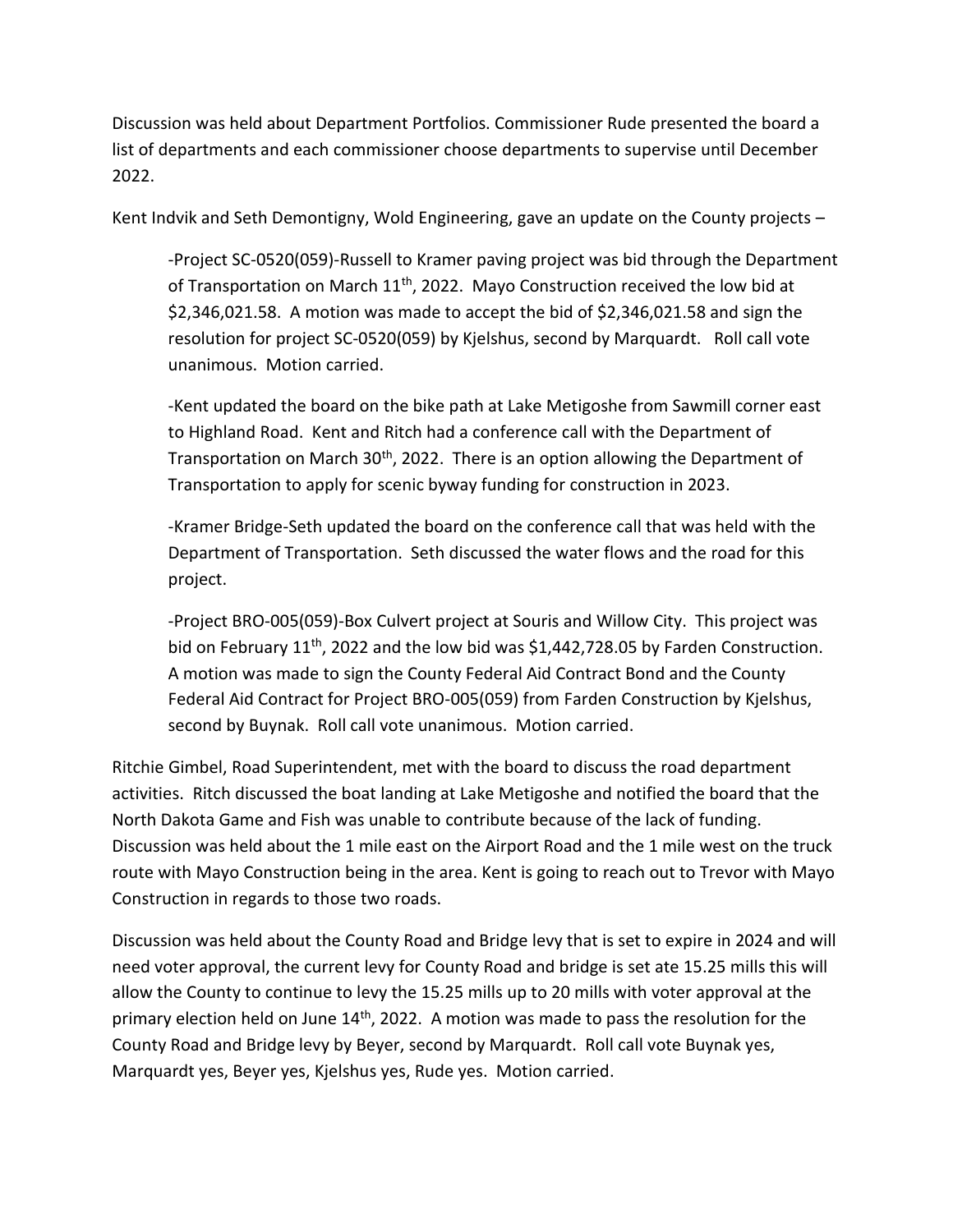Steve Watson, Sheriff, gave an update on the County activity.

Discussion was held with the board about refunding the liquor license fees to establishments. A motion was made that the Liquor licenses fees for Bottineau County are non-refundable by Buynak, second by Kjelshus. Roll call vote unanimous. Motion carried.

Commissioner Buynak updated the board on the lawn mower purchased for the Courthouse and that delivery date is set for July of 2022. Ritch mentioned that the road has a lawnmower that the maintenance coordinator could utilize until the one purchased for the Courthouse arrives.

Emily notified the board that the Garrison Diversion Grant was accepted for the edging for the playground equipment at Carbury Dam.

Steven Crumby and Jim Haag with Johnson Controls met with the board to update them on the smoke control panel for the jail.

Department Head Meeting - Chairman Rude gave an update on the meeting and asked the department heads to give an update on their office activity.

Kristy Titus, Emergency Manager, discussed the County Burn policy via phone. Jeff Soland with Lake Metigoshe Fire Department was present for the discussion and he would like the board to consider adopting the fire danger guide. A motion was made to follow the Fire Danger Guide Suggestions and Restrictions by Rude, second by Buynak. Roll call vote Rude No, Kjelshus yes, Beyer yes, Marquardt no, Buynak yes. Motion carried. A motion was made to amend the previous motion to include agriculture land in the high category by Marquardt, second by Beyer. Discussion was held. Roll call vote on amended motion Beyer no, Marquardt yes, Buynak no, Kjelshus no, Rude yes. Motion failed.

Tyler Berube, Butler Machinery, updated the board on the 2022 motor graders purchased by the county. Tyler also discussed replacing the 2023 motor graders to get back into our rotation for trade outs. A motion was made to move forward to replace the 2 motor graders for 2023 by Beyer, second by Buynak. Roll call vote unanimous. Motion carried.

Tim Klabo, Bottineau County Deputy, met with the board to express his gratitude to Bottineau County over the past 32 years. The board thanked him for his years of service to the County, Tim will be retiring on April 15<sup>th</sup>, 2022.

Discussion was held on the 30 x 30 Land grab seminar that was held in Bottineau on March  $22<sup>nd</sup>$ , 2022. In discussion with State's Attorney, Seymour Jordan, the board would like him to develop a resolution opposing the 30 x 30, "America the Beautiful" and "Half Earth" Land Preservation program and supporting continued private ownership of land. A motion was